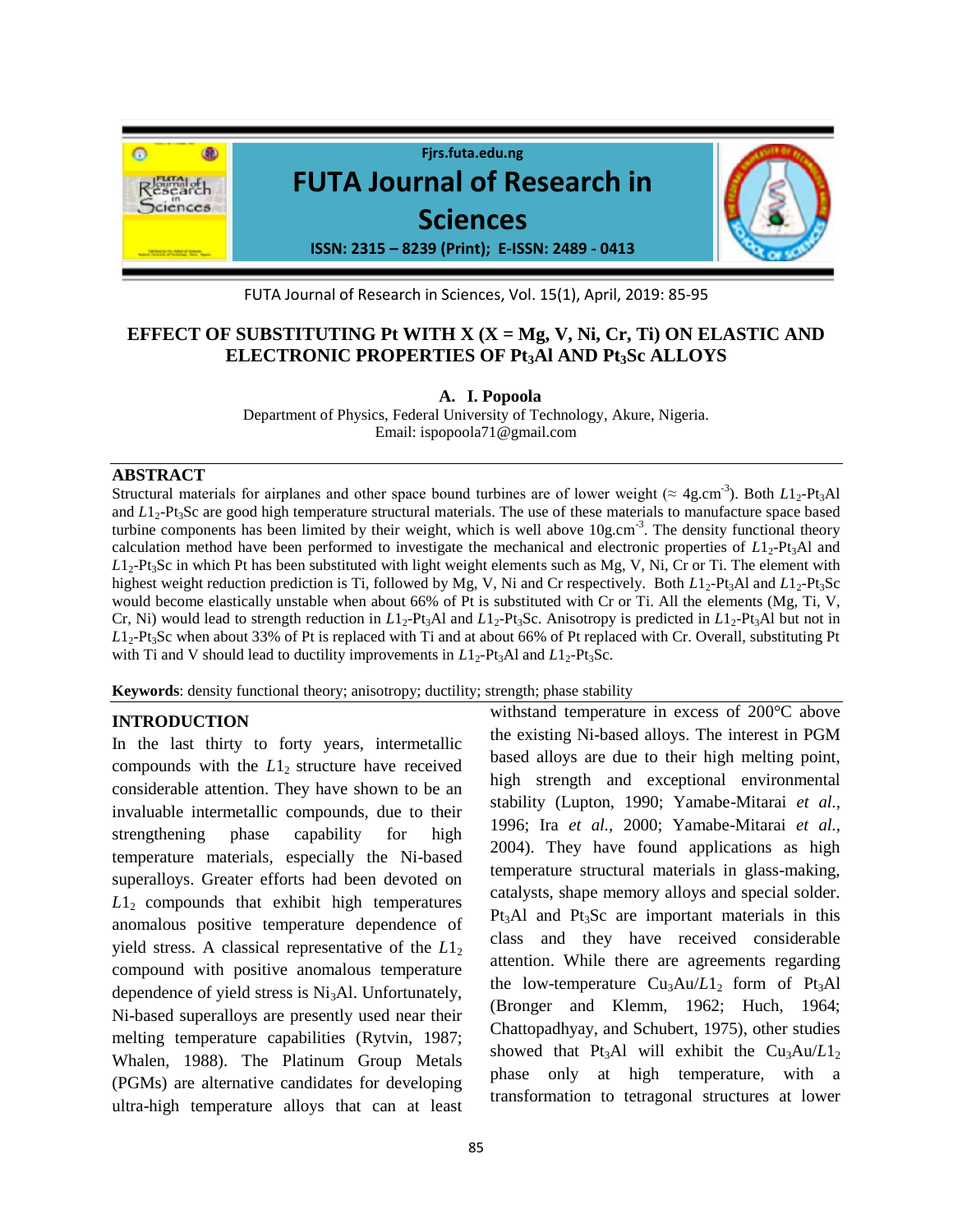temperatures (McAlister and Kahan 1986; Oya *et al*., 1987; Massalski, 1990; Cornish et al., 2003). The confusion surrounding the ground state structure of Pt<sub>3</sub>Al had been addressed through the Density Functional Theory (DFT) calculation method, where the ground state structure of stoichiometric Pt<sub>3</sub>Al was found to be *t*P16-Pt<sub>3</sub>Ga (Chauke *et al*., 2010). The plastic deformation behavior of single crystals of  $L1_2$ -Pt<sub>3</sub>Al from 77 to 1073K had been studied. Its cubic structure was found to be more stable than the tetragonal structure up to about 100 GPa with excellent resistance to volume deformation under high pressure (Savitskii and Gribulye, 1970; Okamoto *et al.,* 2012).

The crystal structure of Pt<sub>3</sub>Sc is also  $Cu<sub>3</sub>Au/L1<sub>2</sub>$ (Dwight and Conner, 1970). The alloy ( $Pt<sub>3</sub>Sc$ ), is also a strong intermetallic compound, with larger negative enthalpy of formation than  $Pt<sub>3</sub>Al$  and remains ordered up to its melting point of 1850°C (Massalski, 1990). Despite these investigations and the appealing properties, wide use of  $Pt<sub>3</sub>Al$ and  $Pt<sub>3</sub>Sc$  is limited due to their weight and cost. Cost is not much an issue because platinum is recyclable. Also, any gain in materials performance, be it strength, melting temperature or service life, can easily discount cost and invariably push up the performance curve of  $Pt_3Al$  and  $Pt_3Sc$ as high-temperature materials**.** In view of this, any attempt to extend the application area of  $Pt<sub>3</sub>Al$  and Pt<sub>3</sub>Sc as performance-critical components by lowering their weight without much compromise on their mechanical properties should be a reasonable venture. The main goal of this work therefore, is to investigate the electronic and elastic properties of  $Pt<sub>3</sub>Al$  and  $Pt<sub>3</sub>Sc$  in which up to 66% atom of Pt has been substituted with either a 3s element (Mg) or 3d elements (Ti, V, Cr, Ni). The choice of these elements is due to their much lower weight and other favorable properties including high melting points and good ductility. Many properties including the formation energy, elastic moduli, density, anisotropy, bonding are investigated.

#### **CALCULATION METHODS**

The present electronic structure calculations are based on density functional theory (DFT) (Hohenberg and Kohn, 1964; Kohn and Sham, 1965) and have been performed using the Quantum Espresso computer code (Giannozzi et al., 2009). The DFT prescribed total energy for any quantum mechanical system is as given in (1).

$$
E[n] = T_s[n] + \int \frac{n(r)n(r')}{r-r'} dr dr' + \int n(r)V_{ext}(r) dr + \mu_{xc}(n) \tag{1}
$$

with 
$$
T_s[n] = \frac{\hbar^2}{2m} \sum_i \int \psi_i^*(r) \nabla^2 \psi_i(r) dr \qquad (2)
$$

where  $E[n]$  is the density (*n*) dependent ground state total energy,  $T_s[n]$  is the kinetic energy, the second and third expressions on the right of (1) are the Hartree energy and energy due to the external potentials respectively, while  $\mu_{xc}(n)$  is the exchange and correlation energy.  $\mu_{xc}(n)$  is an approximation, which in this present calculation was treated using the generalized gradient approximation (GGA) (Perdew *et al.,* 1996). Integration for the total energy over the Brillouin zone was done according to the Monkhorst–Pack scheme (Monkhorst and Pack, 1976). All core states were treated using the Vanderbilt-type ultrasoft pseudopotential (Vanderbilt, 1990). The format for calculating the elastic properties are as follows. A uniform distortion was imposed on the lattice, such that it transforms its set of primitive vectors,  $a_i$ , to a set of new vectors  $a'_i$ , using a strain tensor  $\varepsilon$  as given in (3):

$$
\begin{pmatrix} a'_i \\ a'_2 \\ a'_3 \end{pmatrix} = (I + \varepsilon) \begin{pmatrix} a_1 \\ a_2 \\ a_3 \end{pmatrix}
$$
 (3)

where  $I$  is the  $3\times3$  identity matrix.

Usually, 21 independent  $c_{ij}$  elastic constants are obtained, but the cubic structure symmetry would reduce the number to only three independent constants  $(c_{11}, c_{12}, \text{ and } c_{44})$ . To determine all the three cubic elastic constants, two types of lattice strain are imposed. The first was a volumeconserving orthorhombic strain of the form: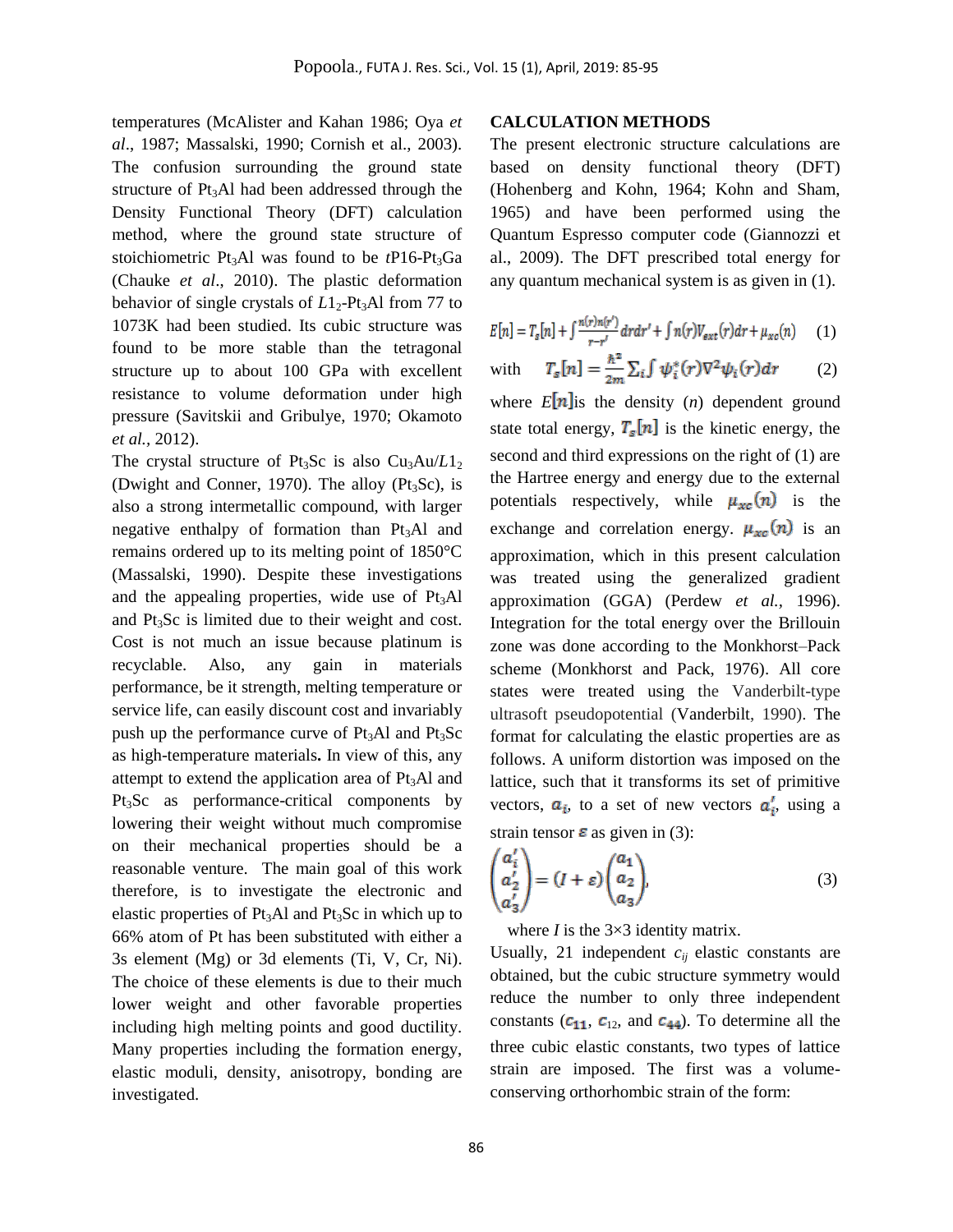$$
\varepsilon = \begin{pmatrix} x & 0 & 0 \\ 0 & -x & 0 \\ 0 & 0 & \frac{x^2}{1-x^2} \end{pmatrix},
$$
 (4)

whose total energy is an even function of distortion  $\mathbf{x}$ :

$$
\Delta E(x) = \Delta E(-x) = V(C_{11} - C_{12})x^2 + \theta[x^4]
$$
 (5)  
and a monoclinic volume-conserving strain of i

and a monoclinic volume-conserving strain of the

form: 
$$
\varepsilon = \begin{pmatrix} 0 & \frac{1}{2} & 0 \\ \frac{x}{2} & 0 & 0 \\ 0 & 0 & \frac{x^2}{4-x^2} \end{pmatrix}
$$
 (6)

whose total energy dependence is of the form:

$$
\Delta E(x) = \Delta E(-x) = \frac{1}{2} V C_{44} x^2 + \theta [x^4]
$$
 (7)

The value of distortion  $x$  was varied from zero (for the equilibrium state) to 10%. The elastic constant values were obtained from the derivatives of  $\Delta E$ with respect to  $x^2$ . For a cubic crystal, mechanical stability requires that:

$$
c_{11} - c_{12} > 0; c_{11} + 2c_{12} > 0; c_{11} > 0; c_{44} > 0
$$
 (8)

The other properties related to the elastic constants include the bulk and shear moduli. There are no exact expressions for the polycrystal-averaged bulk and shear moduli. Approximate averages given by the low and upper bounds of different theories (Voigt, 1928; Reuss, 1929) were used. The bulk modulus *B* and shear modulus *G*, for a cubic crystal, are expressed as:

$$
B_V = \frac{c_{11} + 2c_{12}}{3} \tag{9}
$$

$$
G_V = \frac{C_{11} - C_{12} + 3C_{44}}{5} \tag{10}
$$

or

$$
B_R = \frac{c_{11} + 2c_{12}}{3} \tag{11}
$$

$$
G_R = \frac{5(c_{44} - c_{42})c_{44}}{[4c_{44} + 3(c_{44} - c_{42})]}
$$
(12)

Equations  $(9) - (12)$ , represents the upper and lower limits of a true polycrystalline modulus. The arithmetic mean of these moduli is believed to give a better modulus (Hill, 1952). The Young's modulus *E* and the Poisson's ratio *v* can be evaluated (Green, 1993) from (13) and (14).

$$
E = \frac{9BG}{3B + G} \tag{13}
$$

$$
v = \frac{3B - 2G}{2(3B + G)}\tag{14}
$$

Other important parameters like the Cauchy pressure constant (*C'*), the anisotropy constant (*A*), can be evaluated according to (15) and (16).

$$
C' = c_{12} - c_{44} \tag{15}
$$

$$
A = \frac{2C_{44}}{C_{11} - C_{12}}\tag{16}
$$

### **RESULTS AND DISCUSSION**

All calculated results are given in Table 1. Instructively, the results on  $L1_2$ -Pt<sub>3</sub>Al and  $L1_2$ -Pt<sub>3</sub>Sc are compared with available results. The calculated elastic constants result for  $L1_2$ -Pt<sub>3</sub>Al is relatively lower compared with the ones given in Chauke et al. (2010); Fu and Yoo (1988). It is to be noted however, that wide variation also exists between these earlier reported theoretical results. Moreover, our calculated  $c_{11}$ ,  $c_{12}$  and subsequently the bulk modulus is found to show close correlation with the results in Razumovskiy et al. (2008). The seemingly wide variation between the other calculated results and the compared ones are so due to the fact that all the expression used are *c*<sup>44</sup> dependent. It is important however, to note that the trend between all results on  $L_1^2$ -Pt<sub>3</sub>Al and  $L_1^2$ -Pt<sub>3</sub>Sc is such that  $c_{11} > c_{12} > c_{44}$ , which is necessary for lattice stability. Using the conditions highlighted in (8), it can be concluded that substituting about 66% at. of Pt with Cr or Ti in Pt<sub>3</sub>Al will lead to elastically unstable structures. The formation energy  $E_F$ , is negative for a thermodynamically stable material. For unstable/metastable materials,  $E_F$  is positive. The  $E_F$  results in Table 1, predicts that replacing about 33% at. Pt with Ti in Pt<sub>3</sub>Sc and about  $66\%$  at. Pt with Ti in  $Pt<sub>3</sub>Al$  would lead to structures that are thermodynamically unstable. Thermodynamic instability is predicted to increase with Pt substitution with Mg, Cr, Ti and V. Better thermodynamic stability (as shown by increase in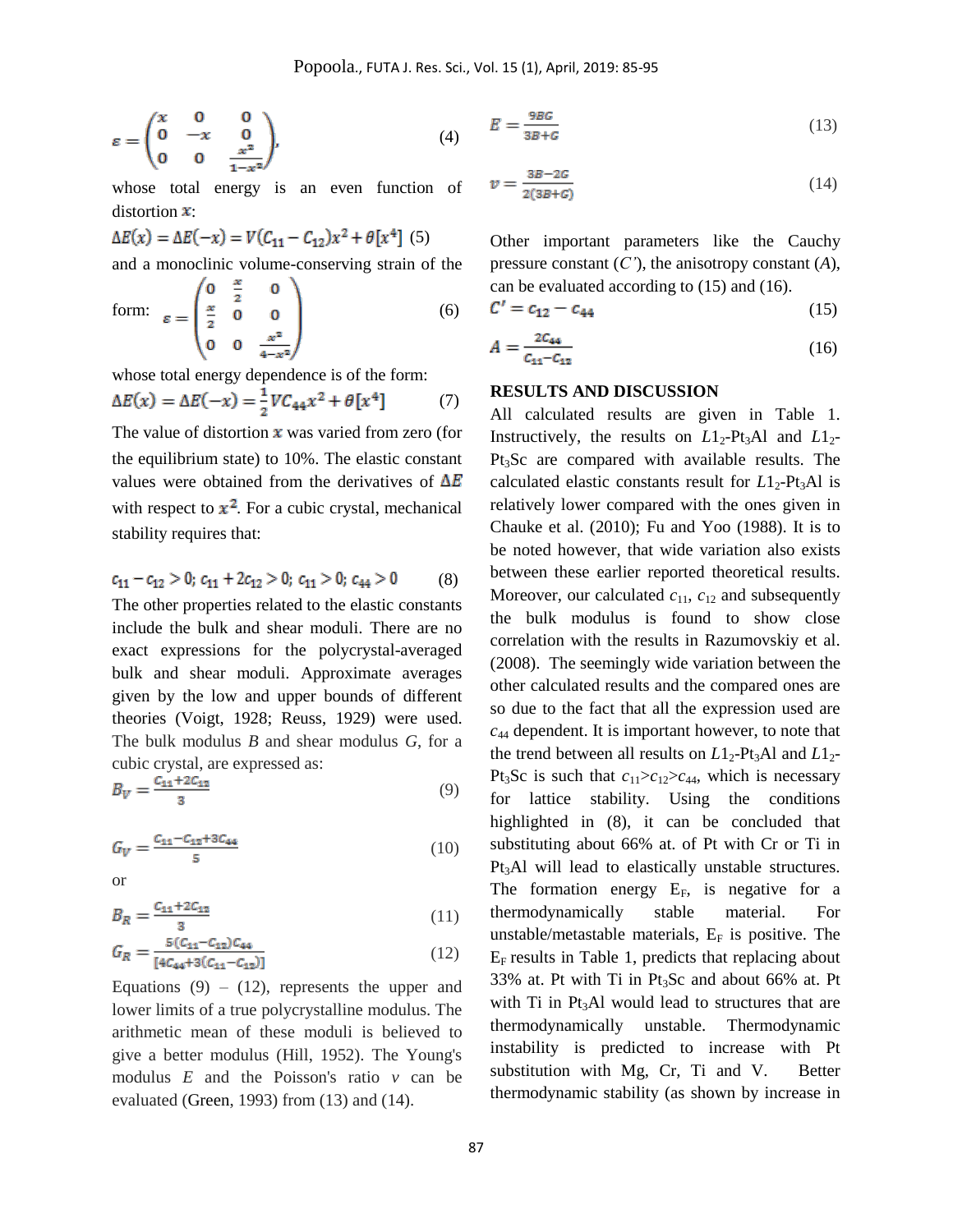$E_F$ ) is predicted in Pt<sub>3</sub>Al but not in Pt<sub>3</sub>Sc beyond 33% at. Pt replaced with Ni.

The calculated weight for  $L1_2$ -Pt<sub>3</sub>Al and  $L1_2$ -Pt<sub>3</sub>Sc are  $16.88$ g.cm<sup>-3</sup> and  $16.22$ g.cm<sup>-3</sup> respectively. Weight reduction prospect through Pt substitution with the elements, shows that Ti would give the best reduction, followed by Mg, V, Ni and Cr. The Shear modulus *G*, correlates with the strength of a material (Chen et al., 2011). The *G* result, predicts that the substitution of Pt with Ti, Mg, V, Cr or Ni (regardless of the % of Pt replaced) will reduce strength in  $L1_2$ -Pt<sub>3</sub>Al and  $L1_2$ -Pt<sub>3</sub>Sc. Higher values of Young's modulus *E* correlate with stiffness. Both  $L_1$ <sub>2</sub>-Pt<sub>3</sub>Al and  $L_1$ <sub>2</sub>-Pt<sub>3</sub>Sc will soften when Pt is substituted with Ti, Mg, V, Cr or Ni. The G/B ratio helps to predict ductility in intermetallics. High values of  $G/B$  ( $>1.06$ ) signify brittleness while low value signifies ductility. The substitution of Pt with Mg, Cr or Ni will reduce ductility while Ti or V will increase ductility in  $L_1$ <sup>2</sup>-Pt<sub>3</sub>Al and  $L_1$ <sup>2</sup>-Pt<sub>3</sub>Sc. The anisotropy constant (*A*) result shows that  $L1_2$ -Pt<sub>3</sub>Al and  $L1_2$ -Pt<sub>3</sub>Sc are anisotropic  $(A > 1)$ . Anisotropy would be maintained in Pt<sub>3</sub>Al and Pt<sub>3</sub>Sc when 66% at. Pt is replaced with Mg, Ti, Ni, V or Cr. The compounds will almost become isotropic  $(A = 1)$  when about 33% at. of Pt is replaced with Mg, Ti, Ni, V but not Cr. The Cauchy pressure  $(C')$  and the Poisson's ratio  $(v)$  can be used jointly to determine the nature of bond in a substitution disordered intermetallic. While most covalent bonds would show a negative  $\mathcal{C}'$ , ionic bonds are characterized more by a positive C' (Mikhal, 2003; Ledbetter and Migliori, 2008). In a typical covalent compound, the Poisson's ratio is much less than 0.25 (around 0.1), while a typical ionic compound is characterized by *v* near 0.25 or more (Bannikov *et al.*, 2007). From the results, the same trend is seen in  $C'$  and *v*. While  $L1_2$ -Pt<sub>3</sub>Al and  $L1_2$ -Pt<sub>3</sub>Sc are characterized by ionic bonds, it can be predicted that covalent bond will dominate when about 33% of Pt is substituted with Mg in Pt<sub>3</sub>Al. The ionic

bond will dominate in  $Pt<sub>3</sub>Sc$  when about 66% at. Pt is substituted with Cr or Mg respectively. All other compositions are predicted to be characterized by ionic bonds.

The electronic structure results for L1<sub>2</sub>-Pt<sub>3</sub>Al and  $L_1^2$ -Pt<sub>3</sub>Sc and the other substitution disordered compounds are shown in Figures 1 - 4. The density of states (DOS) at the Fermi level (E-Ef  $=$ 0 on the plots) for  $L1_2$ -Pt<sub>3</sub>Al and  $L1_2$ -Pt<sub>3</sub>Sc (shown in Figure 1(a) and (b)), is 2.5states/eV and 2.7states/eV respectively. Any beneficial element addition/substitution into  $L1_2$ -Pt<sub>3</sub>Al and  $L1_2$ -Pt<sub>3</sub>Sc should lower these DOS values rather than increasing it. A smaller DOS at the Fermi level is observed when  $\leq 66\%$  at. Pt is replaced with Mg in Pt<sub>3</sub>Al (Fig. 1e and 3c) and Pt<sub>3</sub>Sc (Fig. 1f and 3d), when  $\leq 66\%$  at. Pt is replaced with Ni in Pt<sub>3</sub>Al (Fig. 2a and 3c) and  $Pt<sub>3</sub>Sc$  (Fig. 2b and 3d) and when about 66% at. Pt is replaced with Cr in  $Pt<sub>3</sub>Al$  $(Fig. 3a)$  and  $Pt<sub>3</sub>Sc$   $(Fig. 3b)$  respectively. The varying degree of substitution is beneficial in  $L_1$ <sup>2</sup>-Pt<sub>3</sub>Al and  $L1_2$ -Pt<sub>3</sub>Sc. Benefits are predicted only when Pt is substituted with Cr at about 66 at. %. A rising DOS is seen around the Fermi level when  $\leq 66\%$  at. Pt is replaced with Ti in Pt<sub>3</sub>Al (Fig. 2c) and 4a) and Pt<sub>3</sub>Sc (Fig. 2d and 4b), when  $\leq 66\%$  at. Pt is replaced with V in  $Pt_3Al$  (Fig. 2e and 4c) and Pt<sub>3</sub>Sc (Fig. 2f and 4d), and when  $\leq$ 33% at. Pt is replaced with Cr in Pt<sub>3</sub>Al (Fig. 1c) and Pt<sub>3</sub>Sc (Fig. 1d) respectively. These substitutions would lead to the creation of increasing instability in  $L_1^2$ -Pt<sub>3</sub>Al and *L*1<sub>2</sub>-Pt<sub>3</sub>Sc. These may further explain the reason why the formation energy  $(E_F \text{ in Table 1})$ for  $L_1$ <sup>-</sup>Pt<sub>3</sub>Al,  $L_1$ <sup>-</sup>Pt<sub>3</sub>Sc, Pt<sub>2</sub>NiAl, Pt<sub>2</sub>NiSc, PtNi<sub>2</sub>Al and PtNi<sub>2</sub>Sc are much larger compared with the other compounds. Nickel and chromium are magnetic materials. All compositions containing these elements were examined to ascertain their magnetic state. Only PtCr<sub>2</sub>Al (Fig. 3a) showed ferromagnetic character (see the exchange splitting between its up/down spin directions).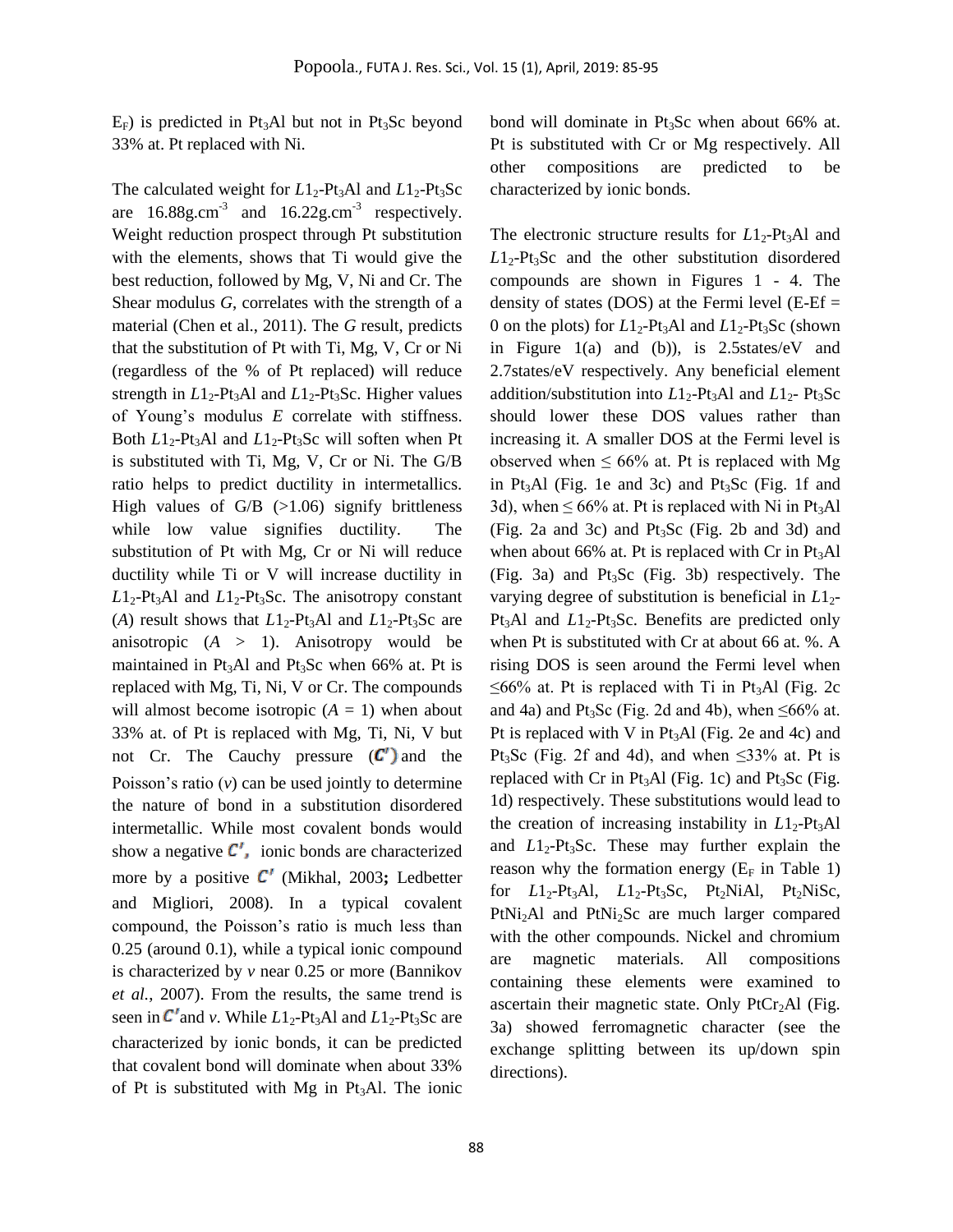| Alloy                | $C_{11}(GPa)$        | $C_{12}(GPa)$       | $C_{44}$ (GPa)     | B(GPa)              | G(GPa)                 | E(GPa)              | G/B                | $\mathcal{V}$      | $p(g.cm^{-3})$ | $E_F(Ry)$ | $\boldsymbol{A}$   | $c^\prime$  |
|----------------------|----------------------|---------------------|--------------------|---------------------|------------------------|---------------------|--------------------|--------------------|----------------|-----------|--------------------|-------------|
| Pt <sub>3</sub> Al   | 302.05               | 166.57              | 106.97             | 211.73              | 89.06                  | 234.34              | 0.42               | 0.32               | 16.88          | $-479.31$ | 1.58               | 59.6        |
|                      | $(374)*$             | $(201)*$            | $(127)*$           | $(259)*$            | $(109)*$               | $(286)*$            | $(0.42)$ *         | $(0.32)$ *         |                |           | $(1.47)$ *         | $(74)*$     |
|                      | $(436)$ <sup>#</sup> | $(220)^{4}$         | $(140)^{#}$        | $(292)^{4}$         | $(126)^{4}$            | $(331)^{#}$         | $(0.43)^{4}$       | $(0.311)^{#}$      |                |           | $(1.30)^{4}$       | $(80)^{\#}$ |
| $Pt_3Sc$             | 373.53               | 198.63              | 144.66             | 256.93              | 87.95                  | 237.51              | 0.33               | 0.35               | 16.22          | $-521.58$ | 1.65               | 53.97       |
|                      | $(379.4)^{\dagger}$  | $(206.9)^{\dagger}$ | $(89.1)^{\dagger}$ | $(264.4)^{\dagger}$ | $(34.49)$ <sup>†</sup> | $(99.16)^{\dagger}$ | $(0.13)^{\dagger}$ | $(0.44)^{\dagger}$ |                |           | $(1.03)^{\dagger}$ |             |
| $Pt_2CrAl$           | 249.76               | 142.11              | 97.26              | 177.99              | 76.71                  | 201.21              | 0.43               | 0.31               | 13.51          | $-321.19$ | 1.81               | 44.85       |
| Pt <sub>2</sub> CrSc | 220.33               | 118.36              | 94.7               | 152.35              | 73.86                  | 190.76              | 0.48               | 0.29               | 12.94          | $-316.2$  | 1.86               | 23.66       |
| Pt <sub>2</sub> MgAl | 208.14               | 67.56               | 84.68              | 114.42              | 78.6                   | 191.86              | 0.69               | 0.22               | 11.73          | $-321.33$ | 1.2                | $-17.12$    |
| Pt <sub>2</sub> MgSc | 168.68               | 80.83               | 66.48              | 110.11              | 56.31                  | 144.32              | 0.51               | 0.28               | 11.28          | $-316.32$ | 1.51               | 14.35       |
| Pt <sub>2</sub> TiAl | 112.99               | 70.64               | 8.28               | 84.76               | 12.19                  | 34.9                | 0.14               | 0.43               | 10.57          | $-321.25$ | 0.39               | 62.36       |
| Pt <sub>2</sub> TiSc | 111.92               | 63.63               | 29.23              | 79.73               | 27.08                  | 72.97               | 0.34               | 0.35               | 10.18          | 1005.3    | 1.21               | 34.4        |
| Pt <sub>2</sub> NiAl | 255.03               | 107.32              | 96.57              | 156.56              | 86.74                  | 219.65              | 0.55               | 0.27               | 13.71          | $-577.05$ | 1.31               | 10.75       |
| Pt <sub>2</sub> NiSc | 227.65               | 96.39               | 89.49              | 140.14              | 79.04                  | 199.59              | 0.56               | 0.26               | 13.12          | $-573.76$ | 1.36               | 6.9         |
| Pt <sub>2</sub> Val  | 187.42               | 95.35               | 64.39              | 126.04              | 56.29                  | 146.99              | 0.45               | 0.31               | 12.43          | $-321.24$ | 1.4                | 30.96       |
| Pt <sub>2</sub> VSc  | 163.66               | 81.31               | 64.38              | 108.76              | 53.82                  | 138.59              | 0.49               | 0.29               | 11.93          | $-316.24$ | 1.56               | 16.93       |
| PtCr <sub>2</sub> Al | 36.06                | $-22.77$            | 91.23              | $-3.16$             | 58.03                  | $-33.99$            | $-18.37$           | $-1.29$            | 9.39           | $-163.1$  | 3.1                | $-114$      |
| PtCr <sub>2</sub> Sc | 119.17               | 62.32               | 73.52              | 81.27               | 50.23                  | 124.95              | 0.62               | 0.24               | 8.44           | $-250.1$  | 2.59               | $-11.2$     |
| PtMg <sub>2</sub> Al | 111.58               | 60.73               | 57.15              | 77.68               | 41.29                  | 105.23              | 0.53               | 0.27               | 6.64           | $-163.21$ | 2.25               | 3.58        |
| PtMg <sub>2</sub> Sc | 82.82                | 42.79               | 48.68              | 56.13               | 34.08                  | 85.04               | 0.61               | 0.25               | 6.09           | $-158.18$ | 2.43               | $-5.89$     |
| PtTi <sub>2</sub> Al | 53.75                | 43.19               | $-0.61$            | 46.71               | 0.32                   | 0.96                | 0.007              | 0.5                | 5.8            | 851.3     | $-0.12$            | 43.8        |
| PtTi <sub>2</sub> Sc | 72.82                | 52.53               | 19.38              | 59.29               | 14.95                  | 41.36               | 0.25               | 0.38               | 6.13           | $-158.34$ | 1.91               | 33.15       |
| PtNi <sub>2</sub> Al | 207.54               | 111.24              | 97.84              | 143.34              | 73.61                  | 188.55              | 0.51               | 0.28               | 10.63          | $-506.49$ | 2.03               | 13.4        |
| PtNi <sub>2</sub> Sc | 208.98               | 110.3               | 86.24              | 143.19              | 68.93                  | 178.2               | 0.48               | 0.29               | 10.3           | $-501.49$ | 1.75               | 24.06       |
| PtV <sub>2</sub> Al  | 186.67               | 139.36              | 78.91              | 155.13              | 48.8                   | 132.51              | 0.31               | 0.36               | 9.33           | $-163.19$ | 3.34               | 60.45       |
| $PtV_2Sc$            | 110.73               | 99.7                | 20.84              | 103.38              | 12.29                  | 35.46               | 0.12               | 0.44               | 8.39           | $-158.07$ | 3.78               | 78.86       |

**Table 1: Calculated Elastic constants**  $(C_{11}, C_{12}, C_{44})$ **, Bulk modulus (B), Shear modulus (G), Young modulus (E), G/B ratio, Poisson's ratio**  $(v)$ **, Density (p), Formation energy (E<sub>F</sub>), Anisotropy constant (A) and the Cauc (***v***), Density (ρ), Formation energy (EF), Anisotropy constant (***A***) and the Cauchy Pressure**  (v), Density (p), Formation energy (E<sub>F</sub>), Anisotropy constant (A) and the Cauchy Press (C') in L1<sub>2</sub>-Pt<sub>3</sub>Al, L1<sub>2</sub>-Pt<sub>3</sub>Sc and their Distorted Structures. Cited result are from \*Chauke (2010), <sup>#</sup>Fu et al. (1988), <sup>†</sup>Ra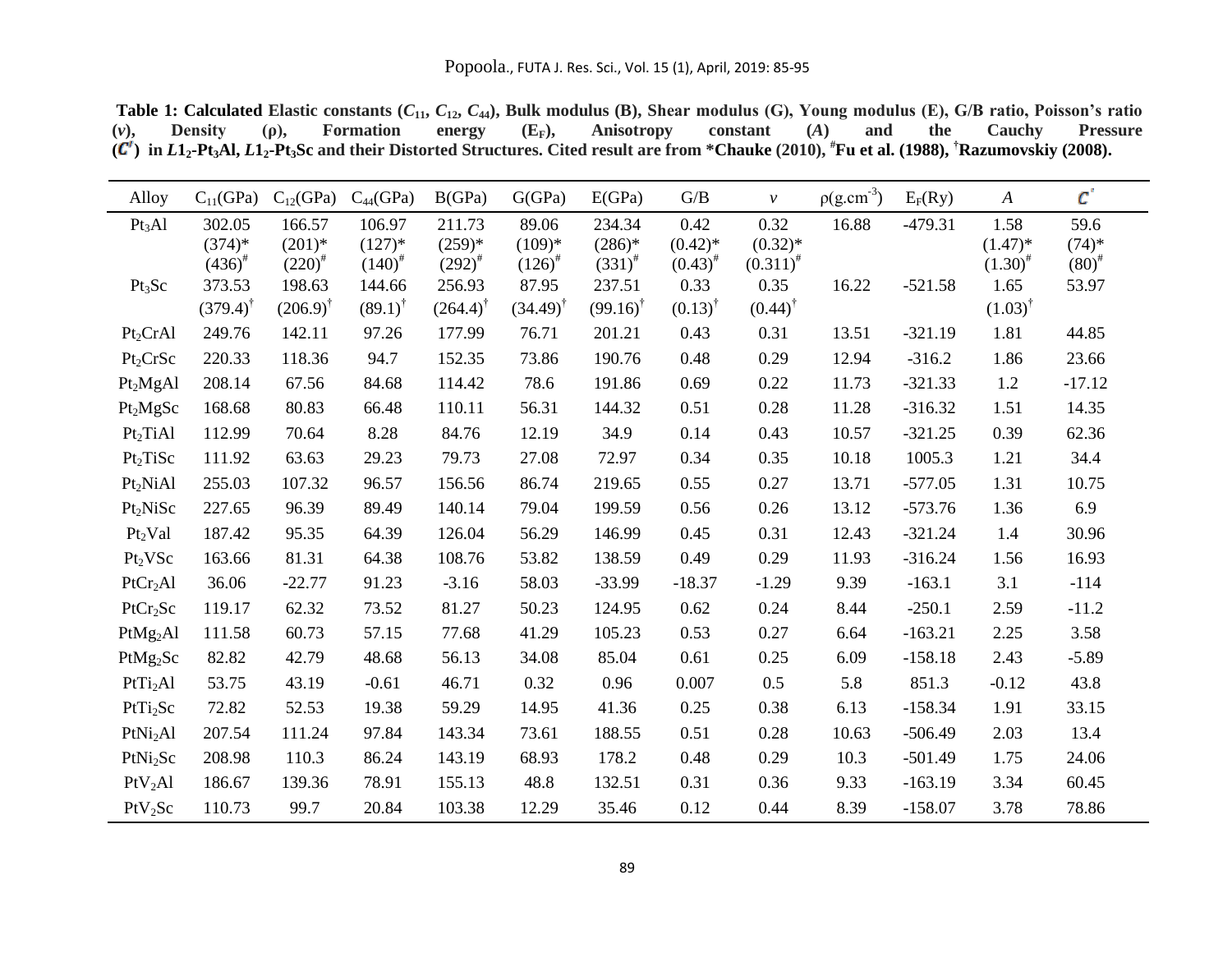

**Figure 1. Total density of states for (a)** *L***12-Pt3Al, (b)** *L***12-Pt3Sc and the substitution disordered (c) Pt2CrAl, (d) Pt2CrSc, (e) Pt2MgAl and (f) Pt2MgSc.**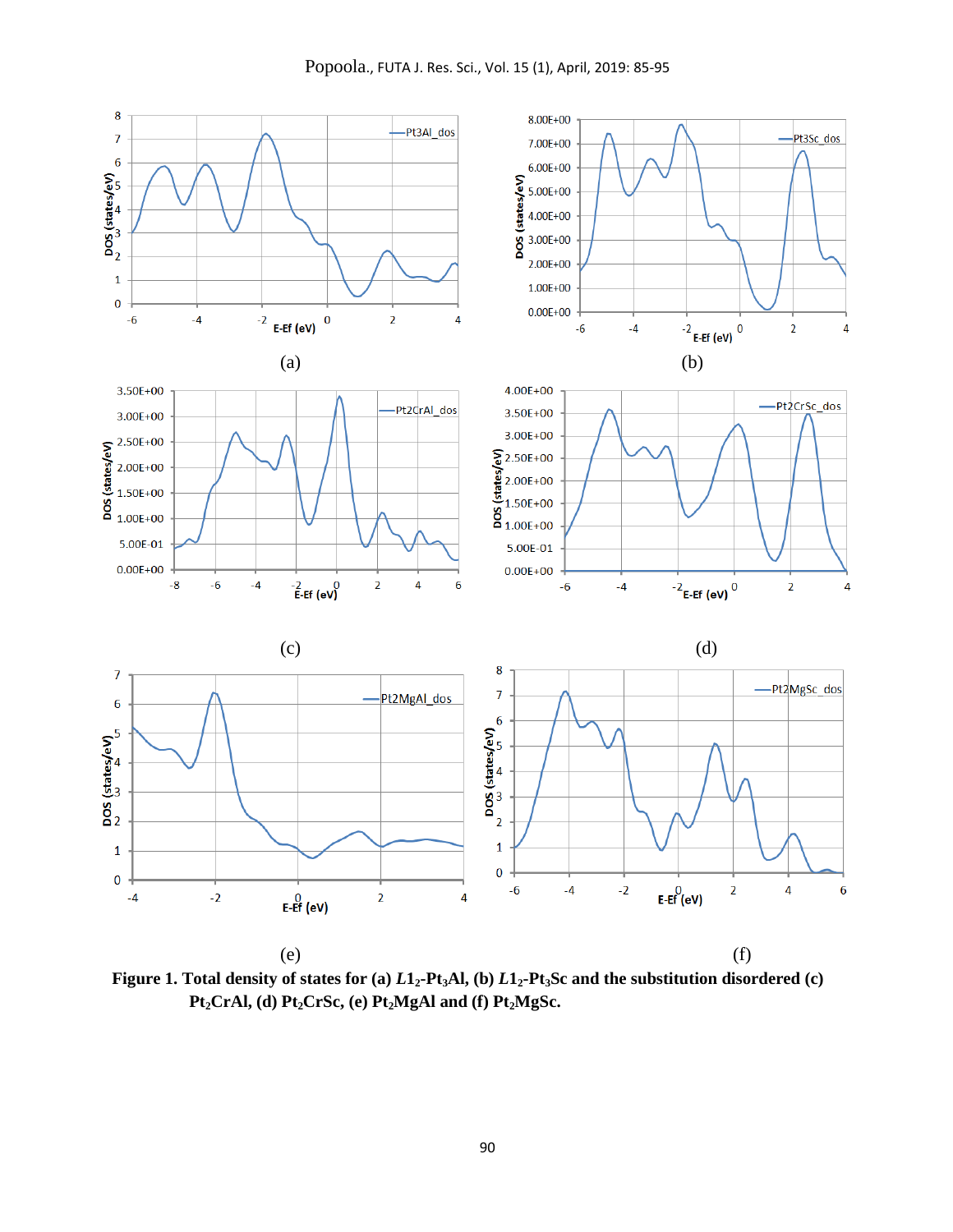

**Figure 2. Total density of states for (a) Pt2NiAl, (b) Pt2NiSc, (c) Pt2TiAl, (d) Pt2TiSc, (e) Pt2VAl and (f) Pt2VSc**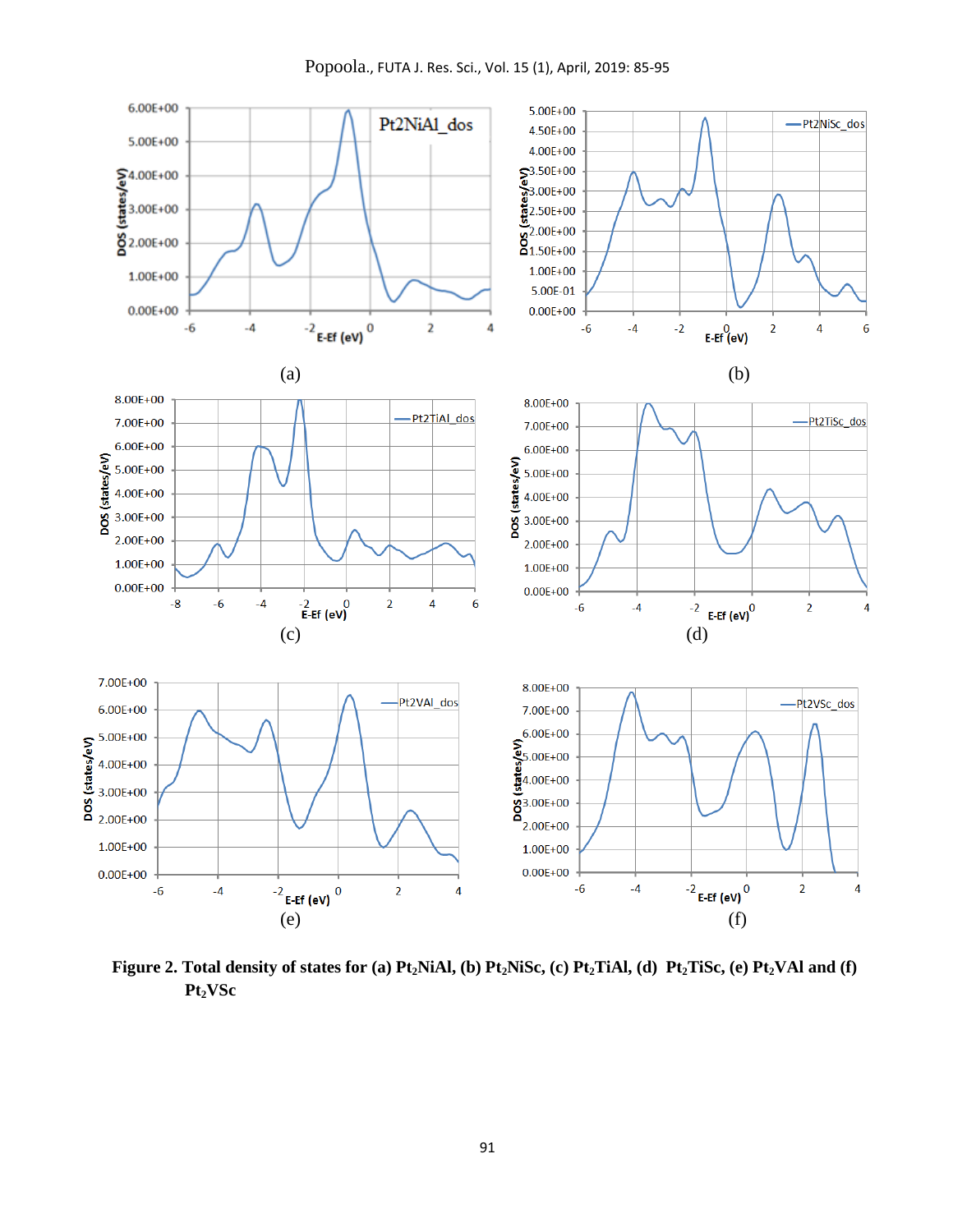

**Figure 3. Total density of states for (a) PtCr2Al, (b) PtCr2Sc, (c) PtMg2Al, (d) PtMg2Sc, (e) PtNi2Al and (f) PtNi2Sc**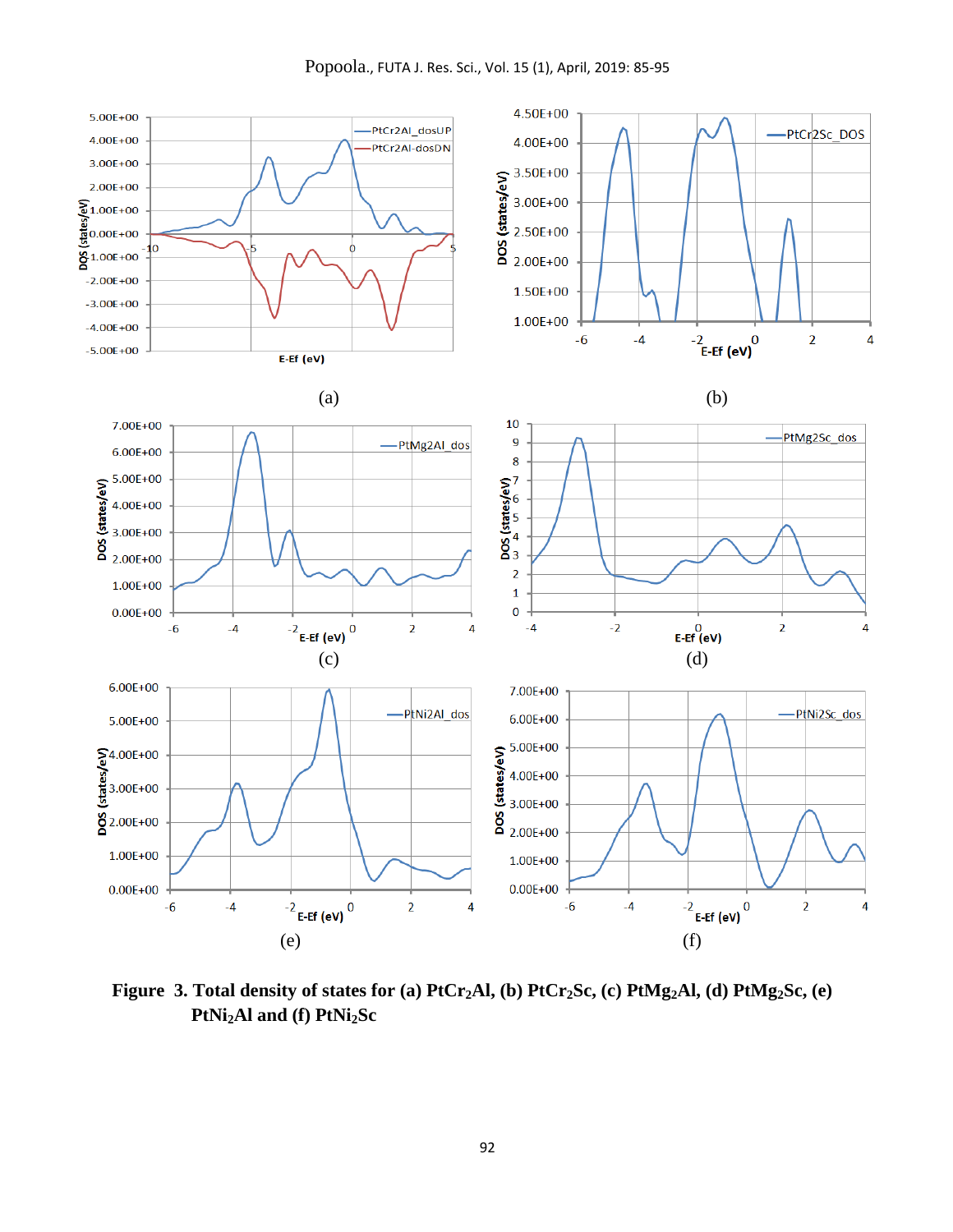

**Figure 4. Total density of states for (a) PtTi2Al, (b) PtTi2Sc, (c) PtV2Al (d) PtV2Sc**

### **CONCLUSION**

To extend the application domain of  $L1_2$ -Pt<sub>3</sub>Al and  $L_1$ -Pt<sub>3</sub>Sc, weight lowering in expedient. The DFT has been applied in this study to understand the effect of weight lowering on the electronic and mechanical properties of  $L1_2$ -Pt<sub>3</sub>Al and  $L1_2$ -Pt<sub>3</sub>Sc. A tremendous impact will occur on the electronic and mechanical properties of  $L1_2$ -Pt<sub>3</sub>Al and  $L1_2$ -Pt<sub>3</sub>Sc when Pt is substituted with Mg, V, Ti, Ni or Cr. The results shows that  $Pt<sub>3</sub>Al$  and  $Pt<sub>3</sub>Sc$  would attain better structure stability when  $\leq 66\%$  at. Pt is substituted with Mg, Ni or Cr. Conversely, tendency for instability is imminent when  $\leq 66\%$  at. Pt is substituted with Ti or V and when  $\leq$ 33% at. Pt is replaced with  $Cr$  in  $Pt<sub>3</sub>Al$ . Ferromagnetism is predicted to occur at about 66% at. Pt substituted with Cr (in PtCr<sub>2</sub>Al) but not in other compositions. Overall, the substitution of Pt with Mg, Ti, V, Cr or

Ni would lead to strength reduction, while Pt substitution with Ti or V would improve ductility and thus the machinability of  $L1_2$ -Pt<sub>3</sub>Al and  $L1_2$ -Pt<sub>3</sub>Sc.

#### **REFERENCES**

- **Bronger, W and Klemm, W. Z***.* (1962). Darstellung von Legierungen des Platins mit unedlen Metallen. Anorg. allg. chem.*,* **319**, 58- 81.
- **Chattopadhyay, T and Schubert, K**. (1975). Kristallstruktur von  $Pt_3Ga(r)$  und einigen Phasen der Mischung Pt-Al. J. Less-Common Met., **41**, 19-32.
- **Chauke, H. R., Minisini, B., Drautz, R., Nguyen-Manh, D., Ngoepe, P. E. and Pettifor, D. G.** (2010). Theoretical investigation of the  $Pt<sub>3</sub>Al$ ground state. Intermetallics, **18**, 417–421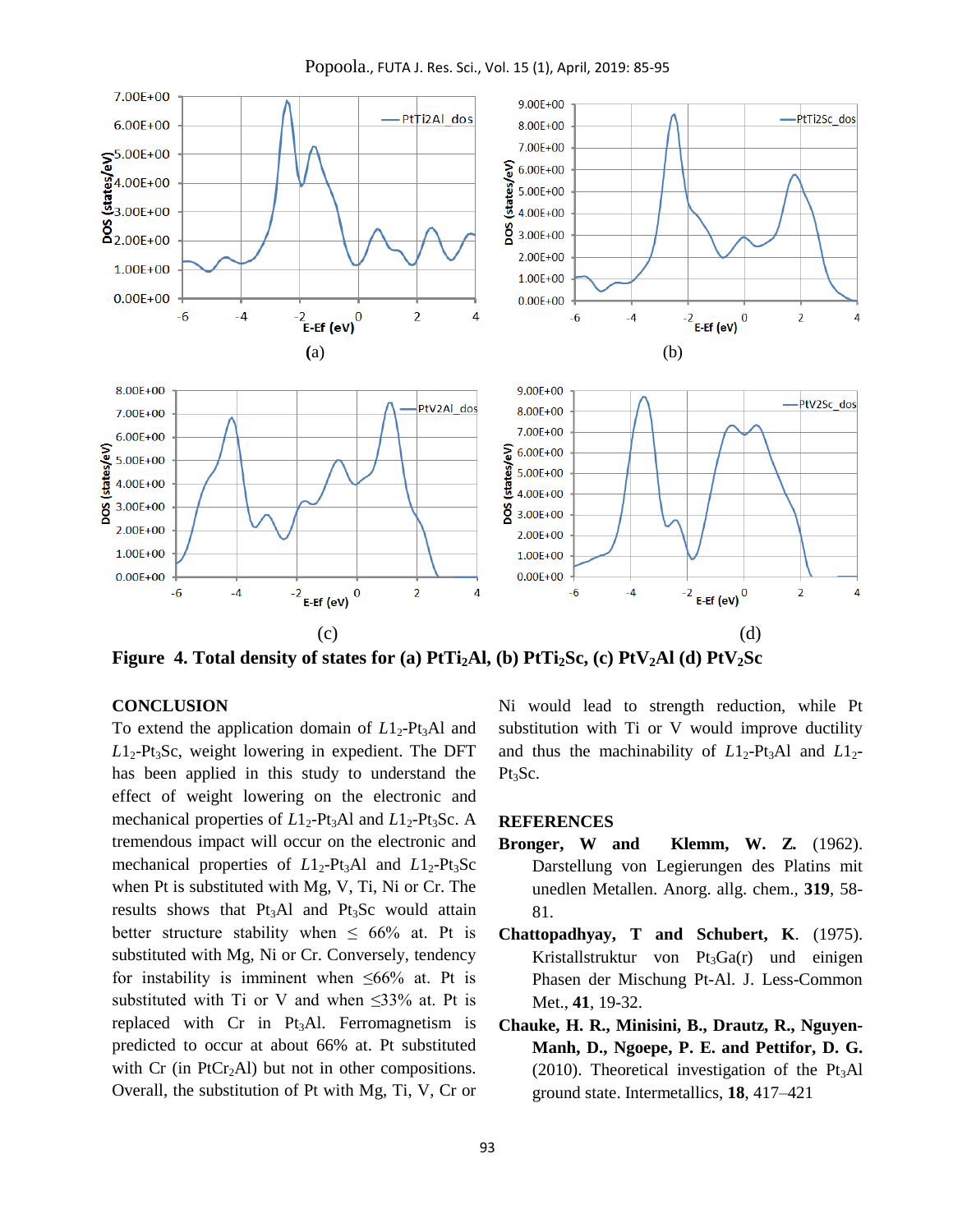- **Chen, X. Q., Niu, H. Y., Li, D. Z. and Li, Y. Y.** (2011). Modeling hardness of polycrystalline materials and Bulk metallic glasses*.* Intermetallics, **19**, 1275-1281.
- **Cornish, L. A., Fischer, B. and [Völkl,](https://www.cambridge.org/core/search?filters%5BauthorTerms%5D=R.%20V%C3%B6lkl&eventCode=SE-AU) R.** (2003). Development of Platinum-Group-Metal Superalloys for High Temperature Use. MRS Bull., **28**, 9, 632-638.
- **Dwight, A. E. and Conner jr, R. A.** (1961). Some  $AB<sub>3</sub>$  compounds of the transition metals. Acta Crystallogr., **14,** 75 -76.
- **Fu, C. L. and Yoo, M. H.** (1988). Stacking Fault Energies, Crystal Elasticity and Their Relation to the Mechanical Properties of  $L_1$ <sub>2</sub>-Ordered Alloys. Mater. Res. Soc. Symp. Proc. 133, 81.
- **Giannozzi, P., Baroni, S., Bonini, N., Calandra, M., Car, R., Cavazzoni, C., Ceresoli, D., Chiarotti, G. L., Cococcioni, M., Dabo, I., Dal Corso, A., Fabris, S., Fratesi, G., De Gironcoli, S., Gebauer, R., Gerstmann, U., Gougoussis, C., Kokalj, A., Lazzeri, M., Martin-Samos, L., Marzari, N., Mauri, F., Mazzarello, R., Paolini, S., Pasquarello, A., Paulatto, L. S., braccia, C., Scandolo, S., Sclauzero, G., Seitsonen, A. P., Smogunov, A., Umari, P. and Wentzcovitch, R. M.** (2009). Quantum Espresso: a modular and open-source software project for quantum simulations of materials Journal of Physics. Condensed Matter, **21**, 395502.
- **Green, D. J.** (1993). An Introduction to the Mechanical Properties of Ceramics, Cambridge University Press, Cambridge.
- **Hill, R.** (1952)**.** Proc. Phys. Soc., Sect. A, **65**, 349 354.
- **Hohenberg, P. and Kohn, W**. (1964). Inhomogeneous Electron Gas. Physical Reviews B, **136**, 864-875.
- **Huch, R. and Klemm, W.** *Z.* (1964). Das System Platin–Aluminium. Z. anorg. allg. Chem.*,* **329**, 123-135.
- **Ira, M. Wolff and Patricia, J. Hill.** (2000). Platinum Metals-Based Intermetallics for High-

Temperature Service. Platinum Metals Review*,*  **44**, 4, 158 -166.

- **Kohn, W. and Sham, L. J.** (1965). Self-Consistent Equations Including Exchange and correlation effects. Physical Reviews A. **140**, 1133-1139.
- **Ledbetter, H. and Migliori, A.** (2008). Elasticconstant systematics in f.c.c. metals, including lanthanides–actinides. Phys. Status Solidi B. **245**, 2008, 44 – 49.
- **Lupton, D.** (1990). Development of Platinum-group metal superalloys for high temperature use. Adv. Mater. **5**, 29 - 30.
- **Massalski T. B**. (1990). Phase diagrams for Binary alloys. MRS, Materials Park, Ohio: ASTM International. 2nd ed., vol. 3, 3125.
- **McAlister, A. J. and Kahan, D. J.** (1986) The Al−Pt (Aluminum-Platinum) system. Bull. Alloy Phase Diagr.,**7**, 1, 47 - 51.
- **Mikhal'chenko, V. P**. (2003). On the born relation for crystals with diamond and sphalerite structure. Phy. of the Sol. St., **45**, 3, 453–458.
- **Monkhorst, H. J. and Pack, J. D.** (1976). Special points for Brillouin-zone integrations. Physical Reviews B **13**, 5188 – 5192.
- **Okamoto, N. L., Hasegawa, Y. and Hashimoto, W.** (2012). Plastic deformation of single crystals of Pt<sub>3</sub>Al with the  $L1_2$  structure. Philosophical Magazine, 1–22.
- **Oya, Y., Mishima, Y. and Suzuki, T.** (1987).  $L1_2 \Leftrightarrow D0_c$  martensitic transformation in Pt<sub>3</sub>Al and Pt3Ga. Z. Metallkde, **78**, 7, 485–490.
- **Perdew, J. P., Burke, K. and Ernzerhof, M.**  (1996). Generalized Gradient Approximation Made Simple. Physical Review Letters, **77**, 3865.
- **Razumovskiy, V. I., Isaev, E. I., Ruban, A. V. and Korzhavyi, P. A.** (2008). Ab-initio calculations of elastic properties of Pt–Sc alloys. Intermetallics, **16**, 982–986.
- **Reuss, A**. **and Angew Z**. (1929). Math. Mech. **9**, 49-58.
- **Rytvin, E. I.** (1987). High-temperature strength of platinum-based alloys. Moscow, Metallurgy Press.